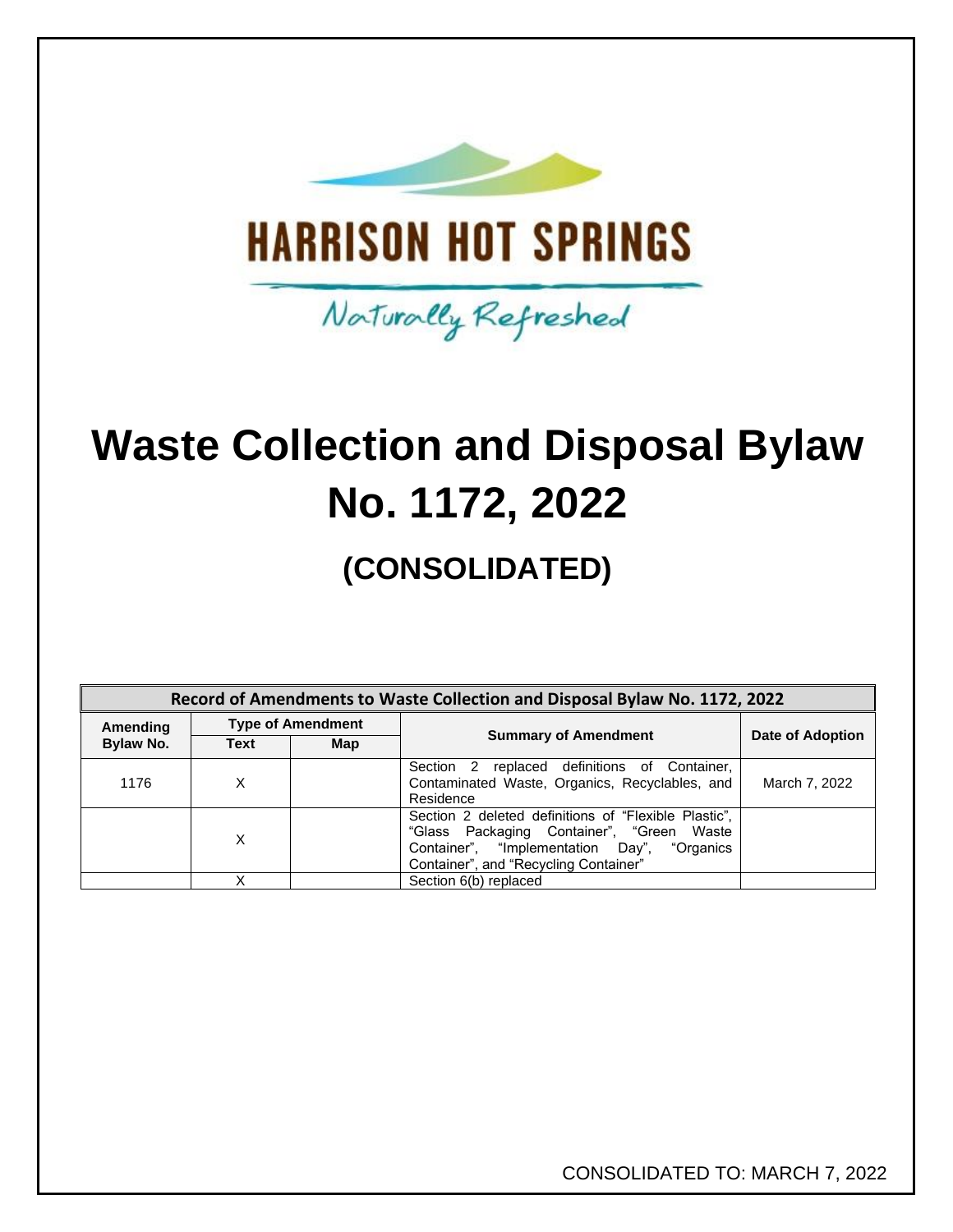

## **VILLAGE OF HARRISON HOT SPRINGS BYLAW NO. 1172**

#### **A bylaw for the collection and disposal of household waste, recyclables, glass packaging and organics/green waste and to establish a fee payable for services provided.**

**WHEREAS** the Village of Harrison Hot Springs has deemed it advisable to establish a bylaw to provide a system for Residential Waste Collection Services and to establish fees for these services;

**NOW THEREFORE** in open meeting assembled, the Mayor and Council of the Village of Harrison Hot Springs enacts as follows:

#### **1. CITATION**

This Bylaw may be cited for all purposes as the Village of Harrison Hot Springs "Waste Collection and Disposal Bylaw No. 1172, 2021".

### **2**. **INTERPRETATION**

"Container" means a Household Waste receptacle constructed of non-corrosive durable metal or plastic, equipped with an odour resistant and animal resistant tight-fitting cover, having a maximum capacity of up to 121 litres, weighing no more than 25 kgs and capable of being manually emptied; (*AB# 1176)*

a Recyclables receptacle constructed of non-corrosive durable metal or plastic, clearly marked "Recycling", used for the temporary storage of Recyclables at curbside, having a maximum capacity of up to 121 litres, weighing no more than 25 kgs and capable of being manually emptied;

an Organics receptacle constructed of non-corrosive durable metal or plastic, clearly marked "Organics", equipped with an odour and animal resistant tight-fitting cover, having a maximum capacity of up to 121 litres, weighing no more than 25 kgs and capable of being manually emptied;

a Green Waste unlined paper bag weighing no more than 25 kgs and capable of being manually emptied; or

a Glass Packaging receptacle clearly marked "Glass Recycling", used for temporary storage of Glass Packaging at curbside weighing no more than 25 kgs and capable of being manually emptied;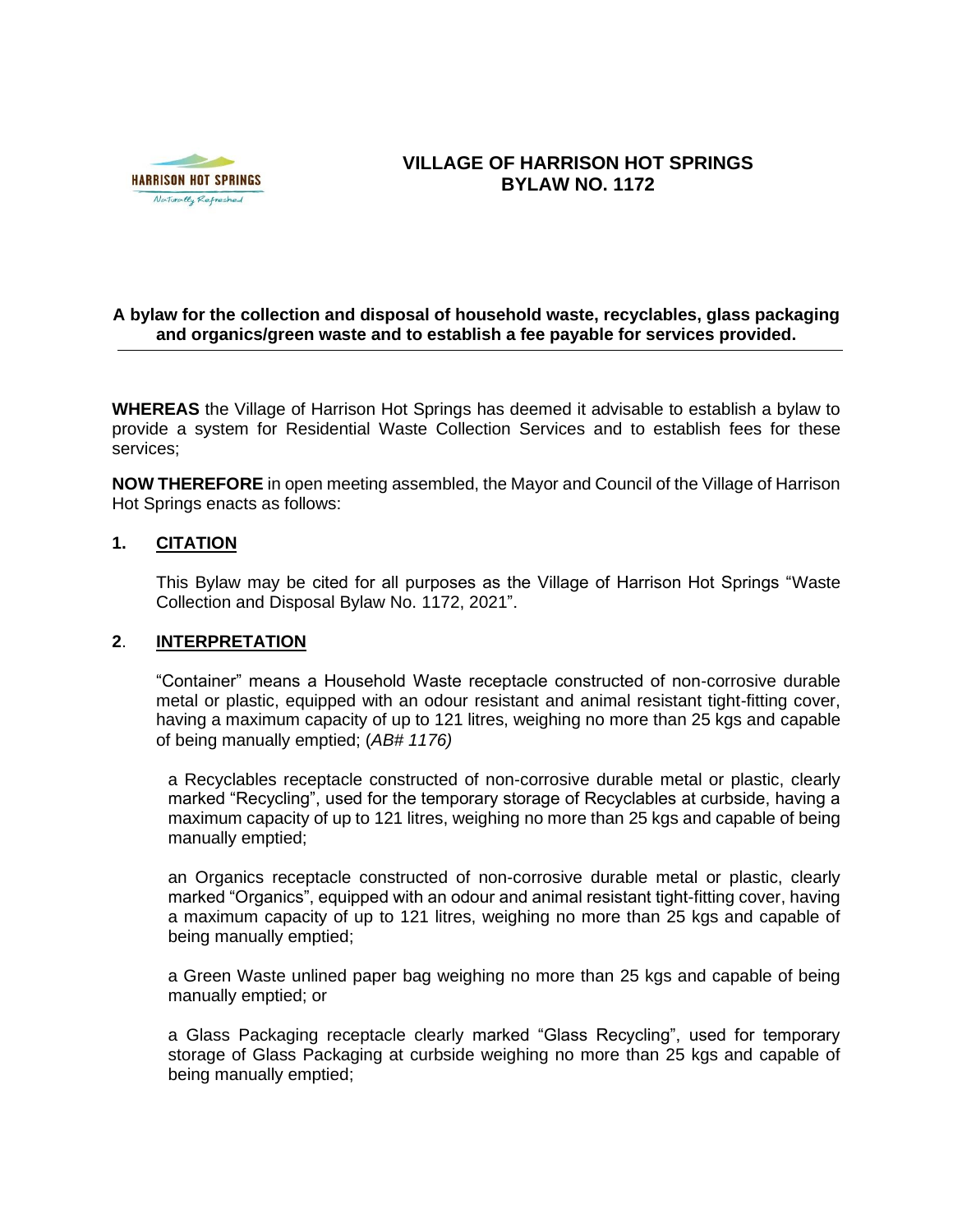"Contaminated Waste" means waste with the presence of hazardous waste or prohibited material, or mixing of any two or more of the following items or materials: a) Household Waste, b) Recyclable Materials, c) Glass Packaging, and (d) Organics;(*AB# 1176)*

"Contractor's Representative" means the representative of the Contractor designated to perform collection and disposal services;

"Environmental Law" means all federal, provincial, municipal or local laws, statutes or ordinances relating to environmental matters, including all rules, regulations, policies, guidelines, criteria or the like promulgated under or pursuant to any such laws;

"Flexible Plastic" (*AB# 1176)*

#### "Glass Packaging Container" (*AB# 1176)*

"Glass Packaging" means a glass bottle, jar or other packaging container used to contain a product that is the subject of a retail sale and does not include ceramic cups, dishes, oven ware, plate glass, safety and window glass, lead based glass such as crystal, TV tubes, light bulbs, insulators, construction or demolition waste or other similar products;

"Green Waste" means plants, landscape vegetation, lawn trimmings;

"Green Waste Container" (*AB# 1176)*

"Hazardous Waste" as defined under the Hazardous Waste Regulation BC;

"Household Waste" means refuse that originates from residential sources and excludes organics, green waste, recyclable materials, glass packaging, prohibited waste and waste generated by non-residential activities;

#### "Implementation Day" (*AB# 1176)*

"Organics" means food waste, food scraps, fruit, paper towel/napkins, food soiled paper and pizza delivery boxes, compostable paper plates/cups, single use wooden cutlery, and Green Waste; (*AB# 1176)*

"Prohibited Waste" means liquid waste, ignitable or flammable waste, car batteries, oil and oil filters, gypsum/drywall, building/demolition, paints, pesticides, electronic waste and Hazardous Waste as defined by the Hazardous Waste Regulation BC;

"Recyclables" means newspaper, cardboard, any paper, clean and dry household plastic containers coded 1 through 7, milk jugs, tetra-paks, flyers, wax cardboard, books or other products accepted by the Contractor for disposal at a licensed facility; (*AB# 1176)*

#### "Recycling Container" (*AB# 1176)*

"Residence" means a Detached Dwelling or Duplex Dwelling which has the same meaning as the Zoning Bylaw No. 1115, 2017 as amended from time to time; (*AB# 1176)*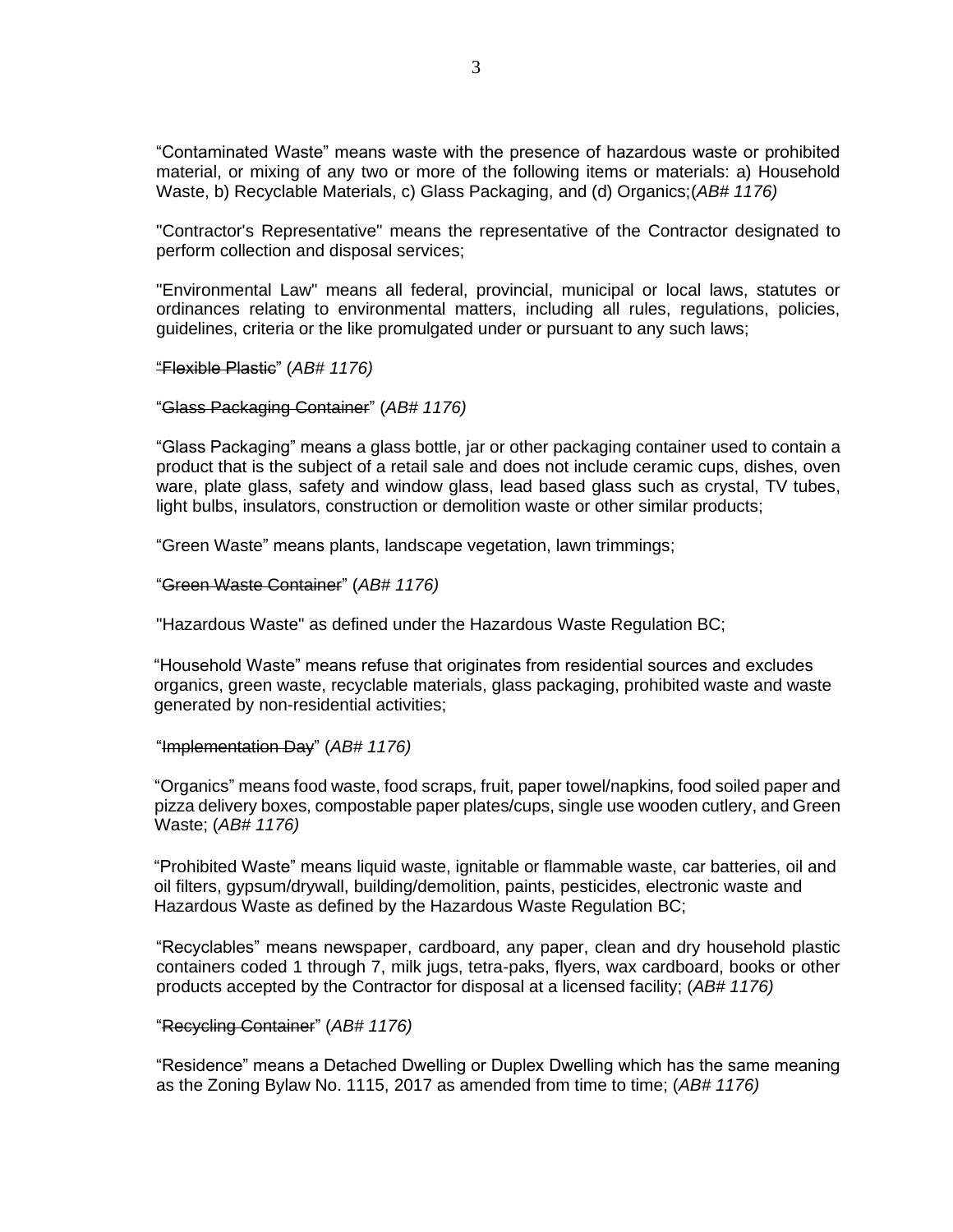"Service area" means the area within the municipal boundaries of the Village of Harrison Hot Springs;

"Tag Sticker" means the sticker required to be used for the pickup of extra Household Waste;

"Village" means the Village of Harrison Hot Springs;

"Waste Collection Day" means the day established by the Village for the curbside collection of waste;

"Waste Collection Service" means the solid waste service established by the Village of Harrison Hot Springs for the collection of Household Waste, Recyclables, Glass Packaging, Organics and Green Waste;

### **3. GENERAL CONDITIONS**

- (a) No person shall dump or dispose of any waste except in accordance with the provisions of this bylaw or by direct authorization of the Village.
- (b) No person shall deposit or use waste for lot filling or leveling purposes.
- (c) No person shall allow waste of any kind whatsoever to leak, spill, blow or drop from any vehicle or container onto any street within the Village.
- (d) No Person shall place or cause to be placed any waste upon any street or public land other than in accordance with the Residential Waste Collection Service provisions.
- (e) No person shall dispose of waste into a Container belonging to another person unless given the authority to do so by the owner of the Container.
- (f) No person shall open any Container, add anything thereto or in any way disturb or tamper with the contents thereof, nor shall any Person handle, interfere with, disturb or tamper with any Container placed for collection other than the Residence owner/occupier, Waste Collector or a Bylaw Enforcement Officer.

#### **4. RESIDENTIAL WASTE COLLECTION SERVICE**

- (a) The Village is authorized to establish, maintain, and implement through a contract service agreement, a Residential Waste Collection Service within the Village, and impose public regulations, and billing procedures for said system.
- (b) The Residential Waste Collection Service shall include but may not be limited to the systematic and regularly scheduled emptying of Containers placed by Residents upon their frontage, and the disposal of the contents of Household Waste, Recyclables, Glass Packaging, Organics and Green Waste.
- (c) Every owner of a residence within the Village shall pay the applicable fees for this service as set out in Schedule "A" attached hereto this Bylaw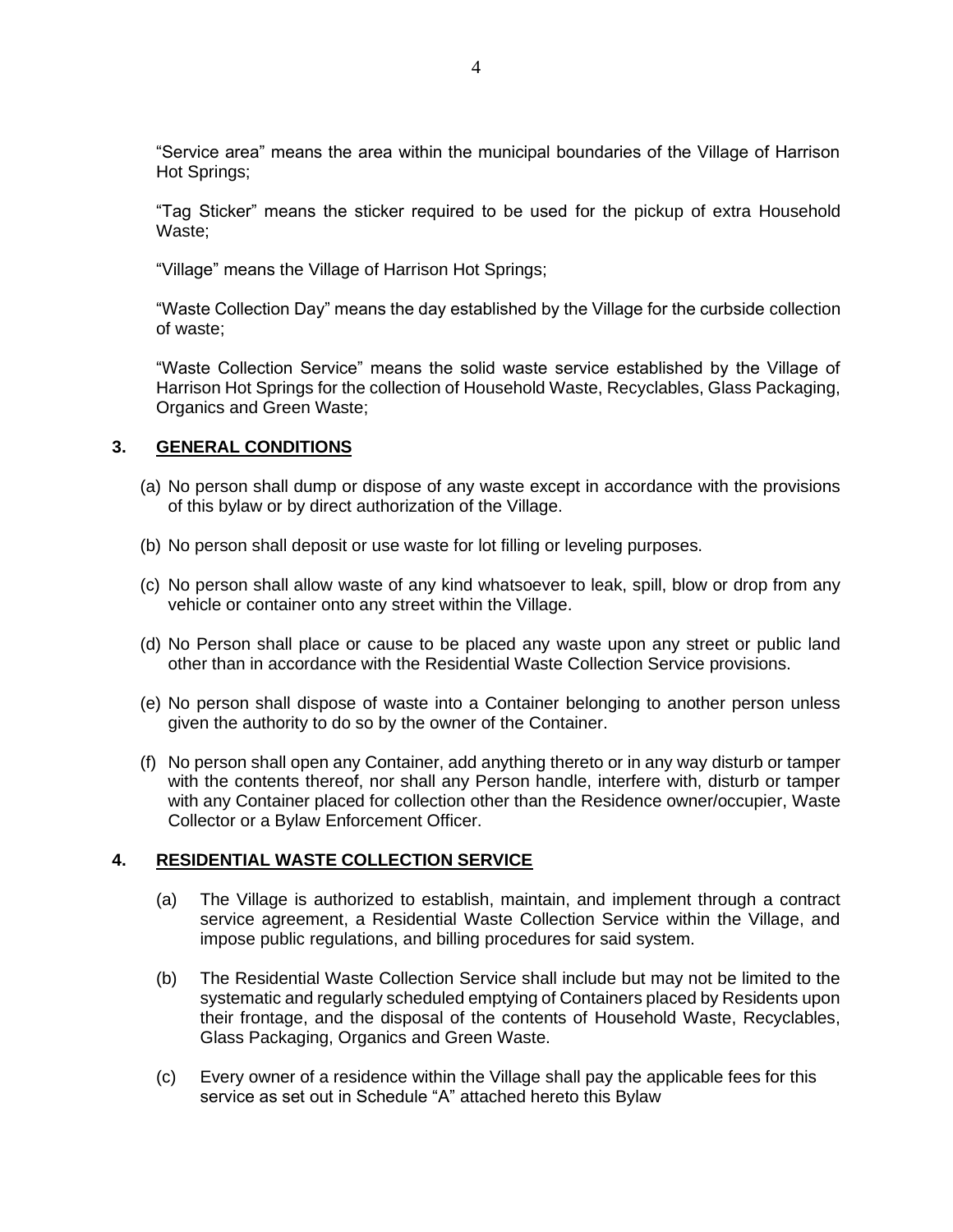- (d) On their Waste Collection Day, each Resident requiring service shall:
	- i) Place a Container(s) for collection upon their frontage in a location that easily identifies the Container as belonging to the Resident, is clearly visible to the Waste Collector, as close as possible to the travelled portion of an adjacent street, level with the surface of the lane, but not on a sidewalk or in such a location as to interfere with or impede with vehicular or pedestrian traffic.
	- ii) Place a Container*(s)* for collection no later than 7:00 a.m. on each Waste Collection Day. Container(s) put out for collection after 7:00 am may not be collected.
	- iii) Remove their Container(s) from the property frontage to a site not visible from the frontage within 24 hours regardless of it being emptied or not by the Waste Collector pursuant to section 4(d)ii).
	- iv) Place allowable containers of:
		- a) Household waste one (1) container
		- b) Recyclable waste may consist of a collection of container(s) with unlimited commingled recyclables, clearly identified as a Recycling **Container**
		- c) Glass Packaging waste may consist of a collection of container(s) with unlimited glass packaging, clearly identified as a Glass Recycling **Container**
		- d) Organics may consist of one (1) container clearly identified as an Organics Container containing Organics
		- e) Green Waste may consist of up to (10) Green Waste Containers containing only Green Waste
- *(*e) On the Waste Collection Day, each residence requiring service shall not*:* 
	- i) Place more than one (1) Container of household waste category for Waste Collection pick-up unless otherwise issued an extra tag sticker from the Village to do so.
	- ii) Place Household Waste for Waste Collection pick-up unless inside a sealed Container.
	- iii) Place any Container with a filled weight of over 25 kgs
	- iv) Place a Container that does not meet the definitions in this bylaw.
	- v) Place any other Waste other than Household Waste, Recyclables, Glass Packaging, Organics or Green Waste into a Container to be collected.
	- vi) Place Prohibited Waste or Contaminated Waste in any Container.

#### **5. FEES AND CHARGES**

(a) The Annual Fee applicable under this Bylaw for residences shall be as described in Schedule "A" attached hereto to this Bylaw as amended from time to time.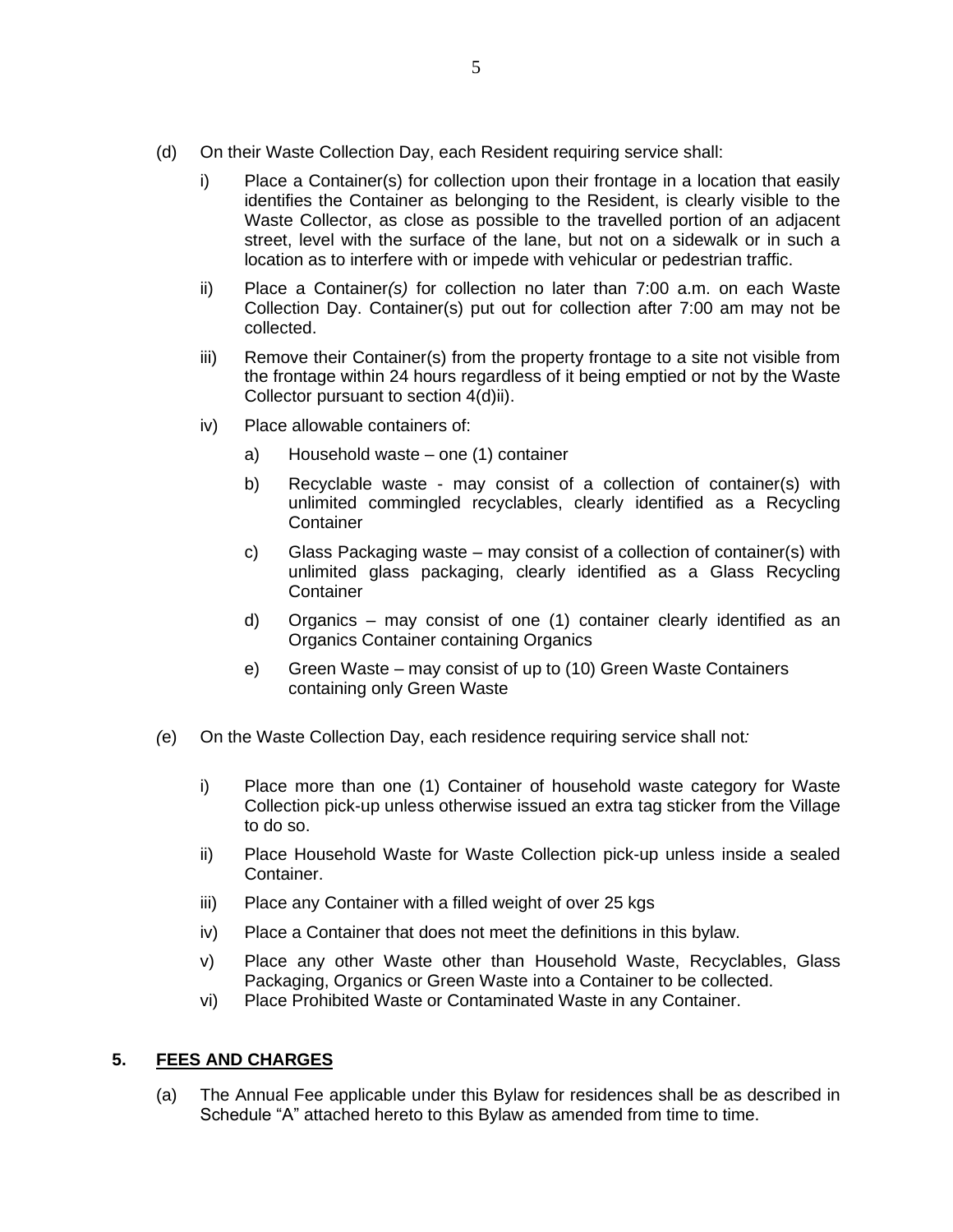- (b) A Person shall be deemed to have received notification of fees if said notification was mailed to the address maintained in the Village's property tax database and no Person shall be discharged or relieved from liability in respect of such fees or from penalties attached to non-payment hereby imposed by reason of non-receipt of any statement of account thereof.
- (c) All accounts shall be rendered to the owner of lands and premises to which the Residential Waste Collection Service is being provided on the basis that every tenant or occupier of said lands or premises shall be jointly liable with the owner for the same.

#### **6. RIGHT TO REFUSE**

- (a) The Village or Contractor has the right to refuse collection of Household Waste, Recyclable Waste, Glass Packaging, Organics or Green Waste if it contains Contaminated Waste or Prohibited Waste.
- (b) The Village or Contractor has the right to refuse collection of Household Waste, Recyclable Waste, Glass Packaging, Organics, or Green Waste if it exceeds the allowable weight or volume limits. (*AB# 1176)*

#### **7. ENFORCEMENT AND IMPLEMENTATION PROVISIONS**

- (a) This Bylaw is designated under the provisions of Section 260 of the Community Charter as a Bylaw that may be enforced by means of a ticket issued under the provisions of the Bylaw Notice Enforcement Bylaw.
- (b) Any person who violates any provision of this bylaw or who suffers or permits any act or thing to be done in contravention of or in violation of any of the provisions of this bylaw, or who neglects to do, or refrains from doing anything required to be done by any of the provisions of this bylaw commits an offence is subject to enforcement penalties under the Bylaw Notice Enforcement Bylaw.
- (c) Recurring non-compliance of any provision of this bylaw that may affect the integrity of the Waste Collection System may result in suspension of the service pursuant to section 18(1) of the *Community Charter*.
- (d) Persons deemed to be in non-compliance will be provided reasonable notice of the suspension and will have opportunity to make representation to Council pursuant to section 18(2) of the *Community Charter.*
- (e) Each day that a contravention or violation of or failure to perform any provision of this bylaw continues to exist will be deemed to be a separate offence.
- (f) If any portion of this bylaw is found invalid by a decision of a court of competent jurisdiction, the invalid portion is severed without effect on the remaining portions of the bylaw.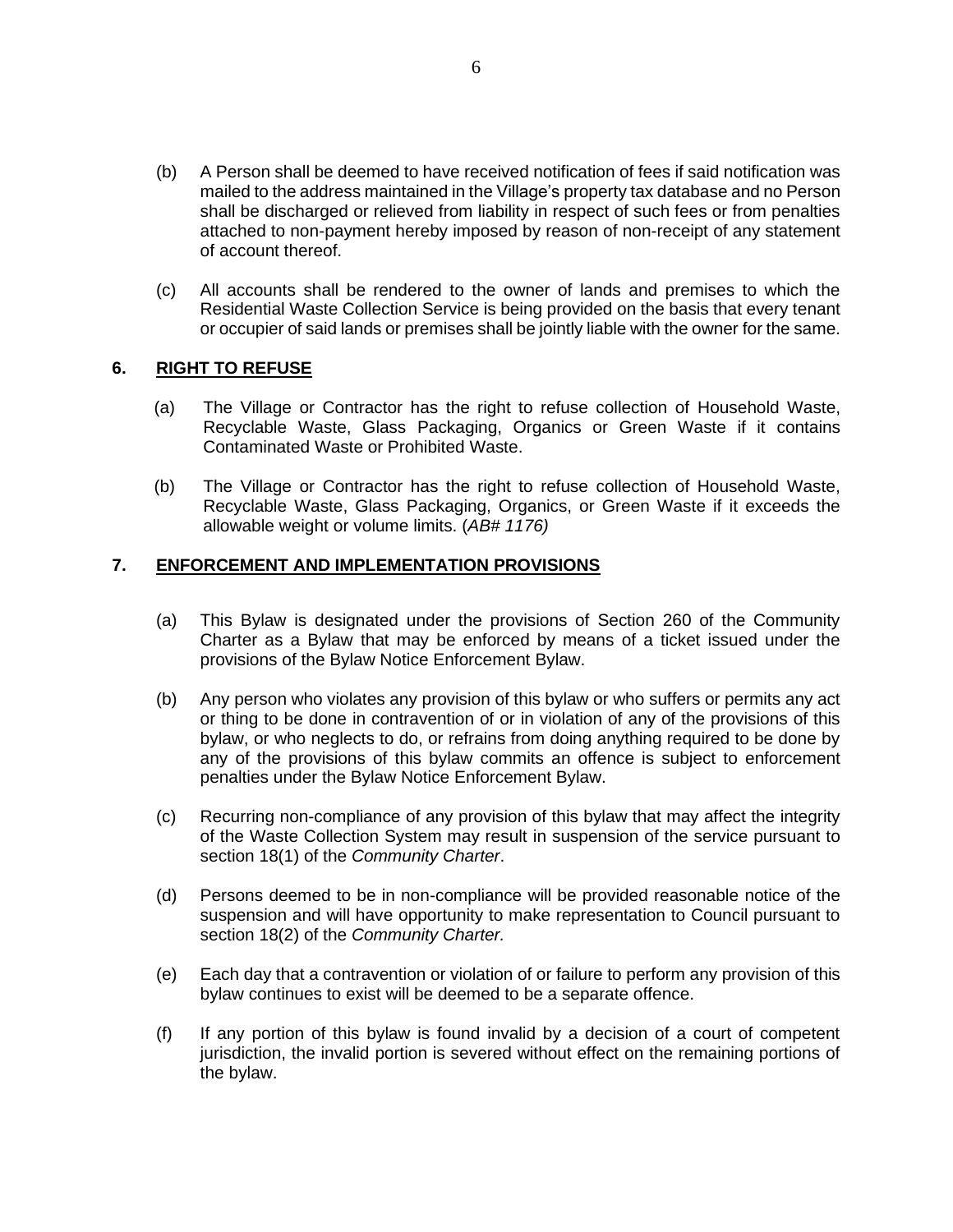#### **8. GENDER NEUTRAL**

- (a) This bylaw is gender neutral and accordingly, any reference or phrase to one gender includes the other.
- (b) Words in the singular include the plural and words in the plural include the singular.

## **9. SCHEDULES**

- (a) Schedule "A" Annual Fee is attached hereto and forming part of this bylaw.
- (b) Waste Collection and Disposal Bylaw No. 1172, Schedule "A" Annual Fee will come into effect January 1, 2022 or as otherwise specified in the Schedule.

### **10. REPEAL**

(a) "The Village of Harrison Hot Springs Bylaw No. 1100, 2017" and any amendments thereto are hereby repealed in their entirety.

### **READINGS AND ADOPTION**

"Village of Harrison Hot Springs Bylaw No. 1172, 2022" adopted on the 18<sup>th</sup> day of October, 2021.

Amendment Bylaw No. 1176 adopted on the 7<sup>th</sup> of March, 2022.

"Leo Facio" "Debra Key"

Mayor **Corporate Officer**